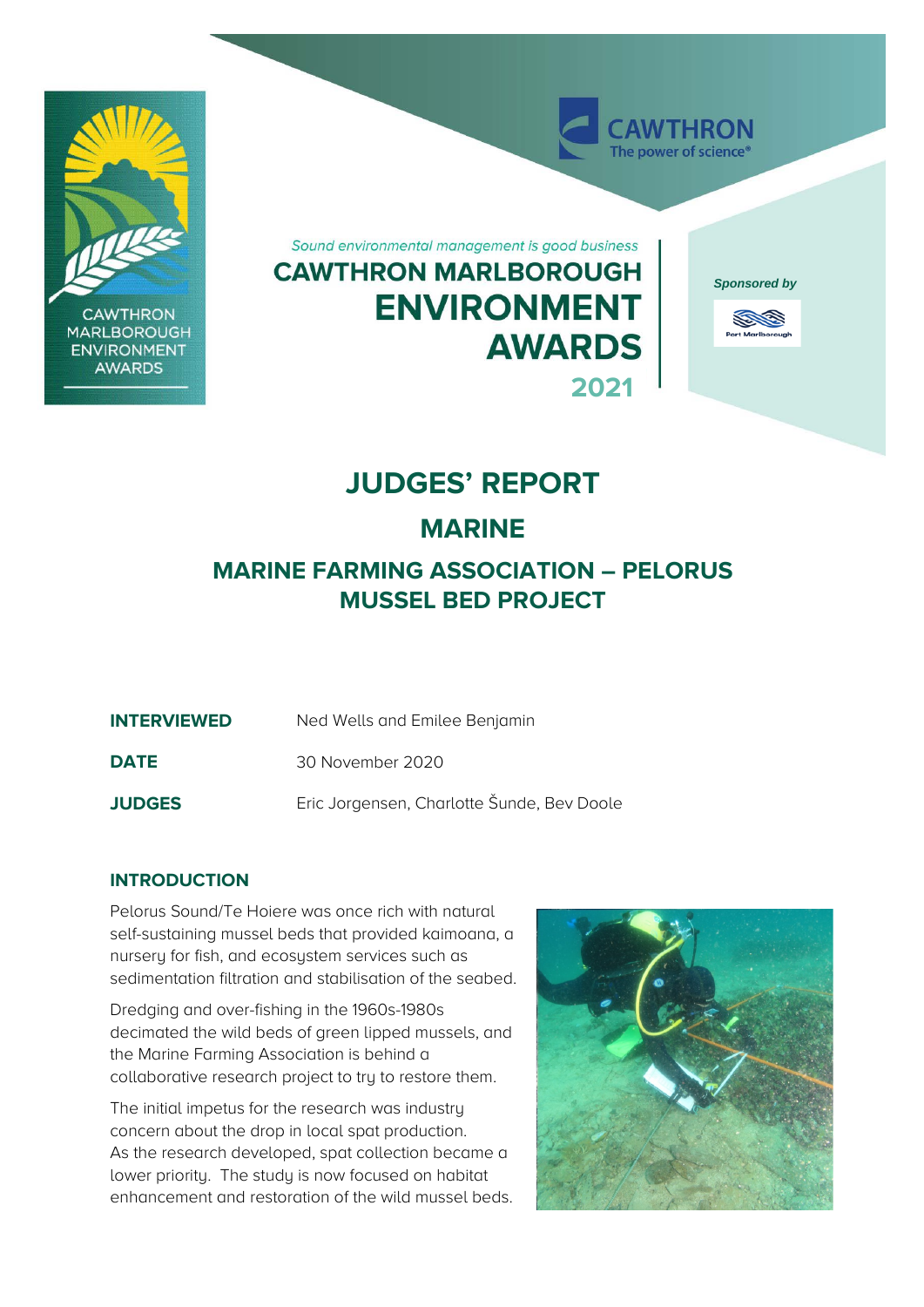There are four project goals:

- Develop recommendations for future mussel restoration in the Marlborough Sounds.
- Provide efficient methods for monitoring the success of the mussel restoration for the future.
- Provide an understanding of how mussel bed restoration enhances biodiversity.
- Work with the community to educate and encourage people about mussel bed restoration.

#### **GENERAL INFORMATION**

The Marine Farming Association is an industry group representing marine farmers in the top of the South Island. It was established in 1974 and works to promote the interests of its members and the aquaculture industry in general. Members include mussel farmers, salmon producers and other farmed species including oysters, seaweed and pāua.

There are about 580 mussel farms in the Marlborough Sounds, which use lines to grow the green lipped mussels that once formed large beds on the sea floor.

In 2016 MFA was approached by two mussel farmers with the idea to restore the wild mussel beds as a way to produce mussel spat for the commercial farms. After discussing with members, MFA found there was widespread support for the project, including offers of cash and services.

MFA partnered with The Nature Conservancy, a global organisation that promotes collaborative approaches to conservation, the University of Auckland and NIWA and successfully applied to the Ministry for Primary Industries' Sustainable Farming Fund.

The three-year research project began in 2020 with funding of \$725K, including funding and in-kind support of \$215K from MFA and its members.

The project is the PhD research for marine ecologist and University of Auckland student Emilee Benjamin, who is based with NIWA in Nelson. The project has been organised as a staged approach:



- 1. Develop a research plan based on the successful Hauraki Gulf project and international best practice: This work was done by NIWA and laid the groundwork for the Pelorus trial.
- 2. Identify potential research sites with appropriate seafloor environments and water conditions: Five trial sites at 5 m depth were chosen based on sediment composition (ranging from mud to coarse sand) and previous mussel beds. Skiddaw, Te Mara and Weka Point are in Kenepuru Sound; Maori Bay and Grant Bay are in Pelorus.
- 3. Install small trial mussel beds: In January 2020, with the help of local marine farmers, four tonnes of farmed mussels were harvested off lines in clumps and put into bags.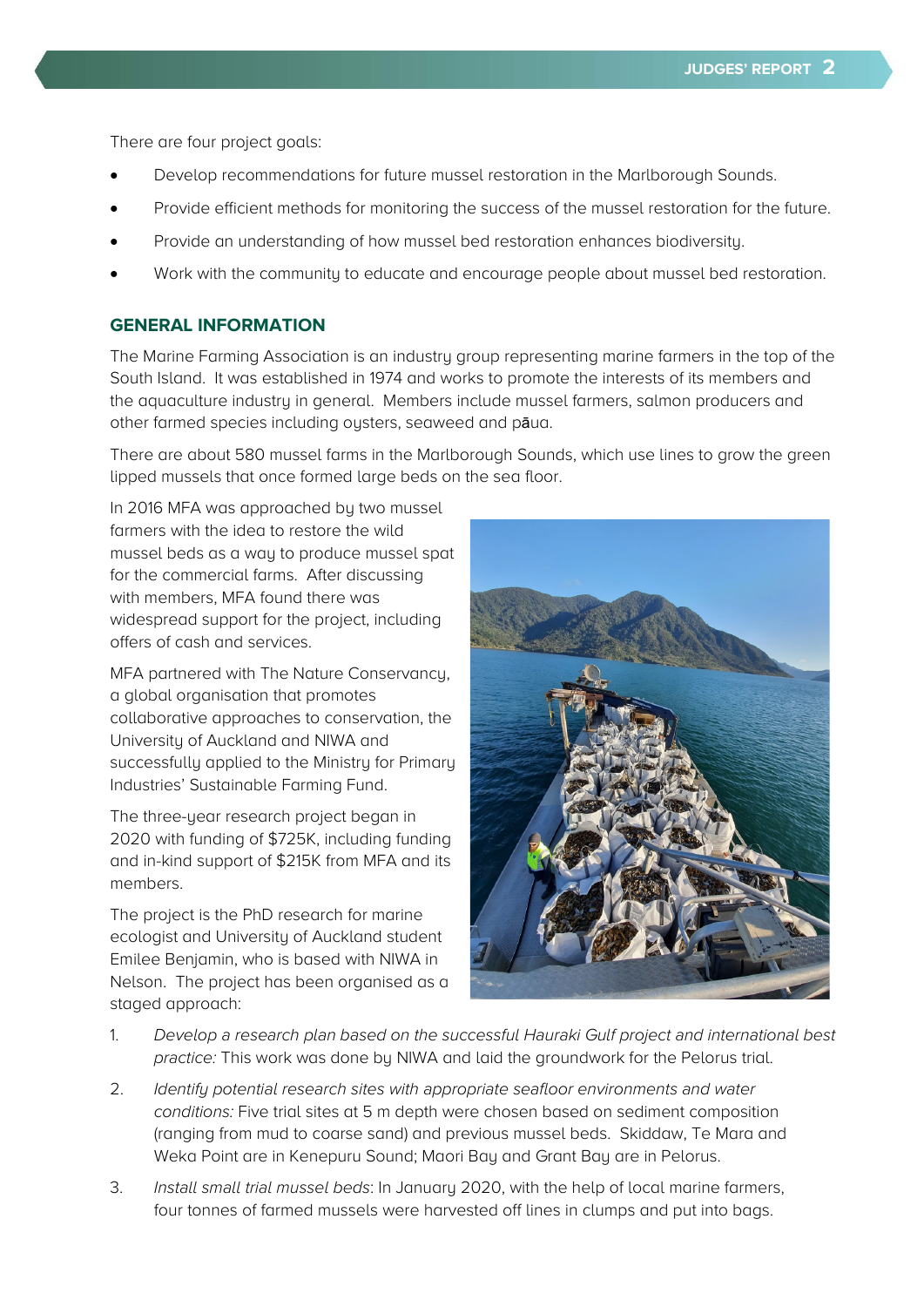These were very carefully placed into three 1.5 sq m plots at each of the trial sites. Scuba monitoring was done at one, five and nine months to check growth of the mussels, the spread within the plot and what biodiversity was being attracted to the site. Initial results are promising with high survival rates and almost double the spread at two of the sites. Predatory starfish are an issue at several sites. However, other sea life including crabs, sea cucumbers, worms, limpets and blue cod are more abundant, which points to biodiversity benefits from the new beds.

- 4. Place shell material on the seabed to stabilise sediments: This is a different trial approach. Rather than putting mussels directly on the seafloor, a base is built up on the sediment using mussel shells left over from commercial processing. Other studies have shown that this recycled shell improves mussel survival and recruitment, and increases biodiversity on the seabed. Two sites were chosen – Fairy Bay and Kenepuru Entrance at 12 m depth. Installing the base shells required a resource consent from Council and the work was carried out in August 2020 with the help of marine farmers and NIWA divers.
- 5. Install larger trial beds: Live mussels are due to be added to the built-up beds in early 2021. Again, the mussels will be placed in clumps to bind on to the built-up layer of recycled shells. At 18 sq m, the plots are significantly larger than the first trial. More plots of this size will also be created on the mud seafloor as a control.
- 6. Assess the performance of the trial mussel beds and monitor species abundance and diversity: Years 2 and 3 of the research project are focused on monitoring the beds and surrounding area to see what effect the restoration efforts are having. As well as mussel survival and biodiversity, scientists will be checking for recruitment of juvenile mussels.
- 7. Trial in shallower water: A third trial is being planned at 1m low-tide depth to assess mussel bed survival in shallower water. These closer-to-shore sites would enable more community involvement and the opportunity to work with the scientists and raise public awareness about the risks of over-harvesting.

There has been some iwi engagement through Te Tau Ihu Fisheries Forum. MFA is building connections with Ngāti Kuia and hope to have more iwi involvement as success from initial results comes through.

MFA is also looking at how their research may be able to feed into stage 2 of Kotahitanga mo te Taiao Alliance's Te Hoiere catchment restoration project as it progresses from the land into the marine environment.

#### **THE JUDGES WERE IMPRESSED BY**

- Industry initiative: MFA is being proactive in developing and trialing ways to restore the mussel beds that may help mitigate the effects of sedimentation and dredging on the marine environment. The mussel restoration project may help address problems caused by historic fishing practices as well as land-based run-off.
- Strong collaboration: MFA is working with a wide range of stakeholders including University of Auckland, NIWA, MPI, mussel farmers, equipment suppliers and iwi. This broad-based approach helped in terms of funding and the quality of scientific research and will be further enhanced as community members get involved in the shallow water trial. MFA did well to get on board with the Nature Conservancy, which has a global interest in using bivalves for environmental restoration. There is potential in this partnership to scale up the project.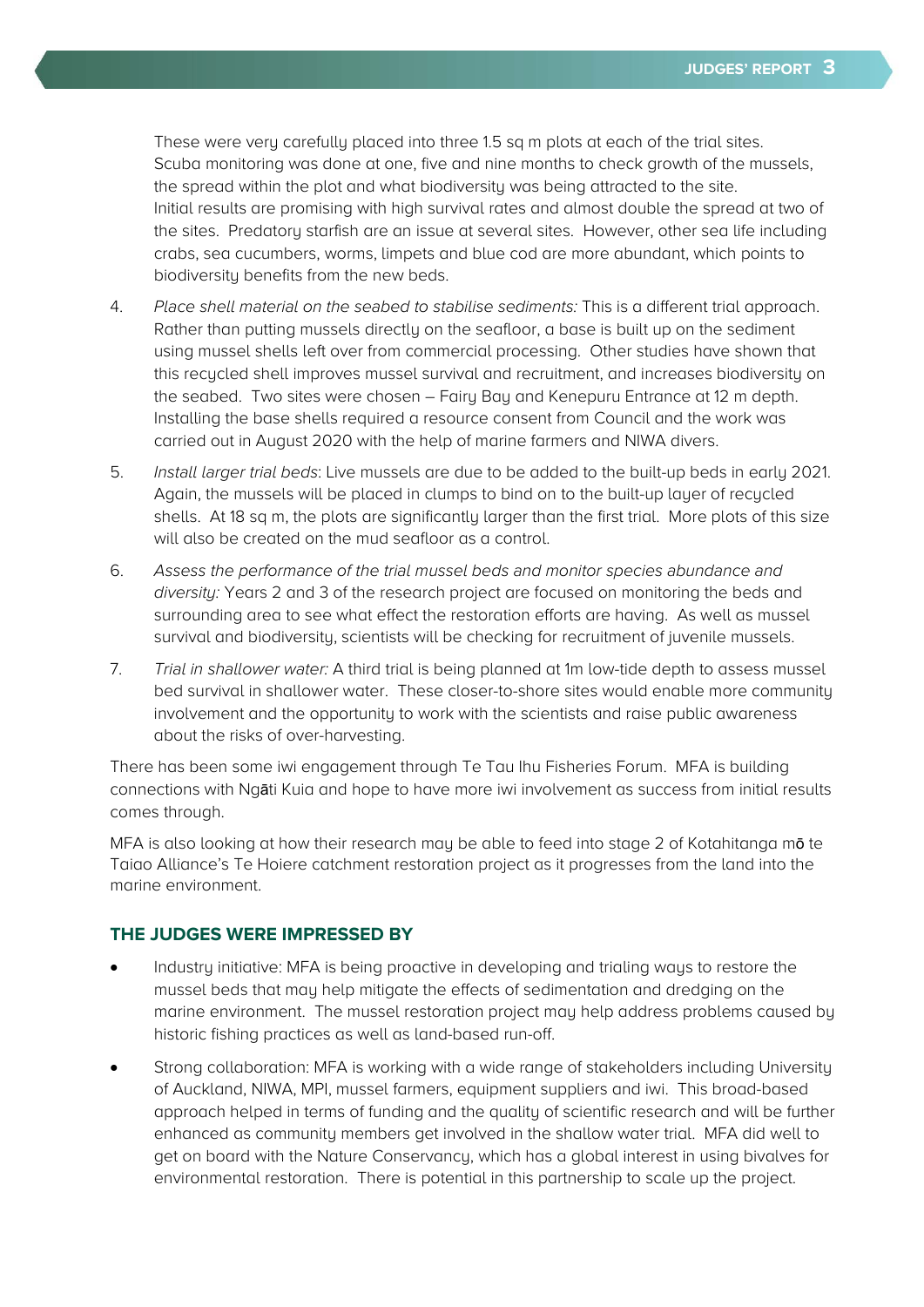- Change in approach: This collaboration is a significant shift in thinking from an earlier defensive mentality in aquaculture and other primary industries. MFA is transitioning from an industry that has reacted defensively to public criticism to one that is taking affirmative action to environmental concerns. They have also accepted the risk of opening up to criticism that can come with increasing transparency.
- Value of science: MFA recognised the importance of robust research under-pinned by scientific monitoring and reporting, and they found the right partners to make this happen. This included learning from international and national experience and making improvements, such as carefully placing clumps of mussels to give them a head start, rather than distributing them randomly.
- Strong communications: Emilee is a strong ambassador for the project with an ability to explain scientific concepts in accessible language. Her regular newsletters keep MFA members up to date, and support and enthusiasm are growing as relatively low mortality results are reported. Excellent project

information on the MFA website.

Use of waste product: Building reefs from recycled mussel shells has dual environmental benefits – it is reducing the waste stream and providing a platform for restoration. Consideration of deliberate positioning in various sites within the Pelorus Sounds was a step-up from the Hauraki Gulf example.



#### **PROBLEMS AND HOW THEY HAVE BEEN TACKLED**

- Predator starfish: Monitoring at five months showed starfish are being attracted to the new beds and feeding on the mussels. The worst case was 140 starfish at Grant Bay, which also had the highest mortality rate of 16 percent. All starfish are collected and relocated 2 km away from the plots. The proposed third trial would also be a test to see if starfish are less of a problem in shallow water.
- Perception of dumping: This was one of the reactions to the concept of using old shells to build up the base of the bed. This perception will hopefully be replaced by greater public awareness and an understanding that this is recycling, and there would be a net environmental benefit if the beds are successfully established.
- Sedimentation and dredging: There is an ongoing risk of sedimentation from land use and damage to the seafloor if dredging is allowed to resume. Engaging with other stakeholders involved in the Kotahitanga mo te Taiao Alliance's Te Hoiere catchment restoration project would be an opportunity to try to reduce these risks.
- Ongoing commitment: The 3-year timeframe and funding for this project may not be enough for the kind of generational restoration required. If the results of the trial are positive, work needs to go into building an alliance of partners that enables a longer-term commitment.